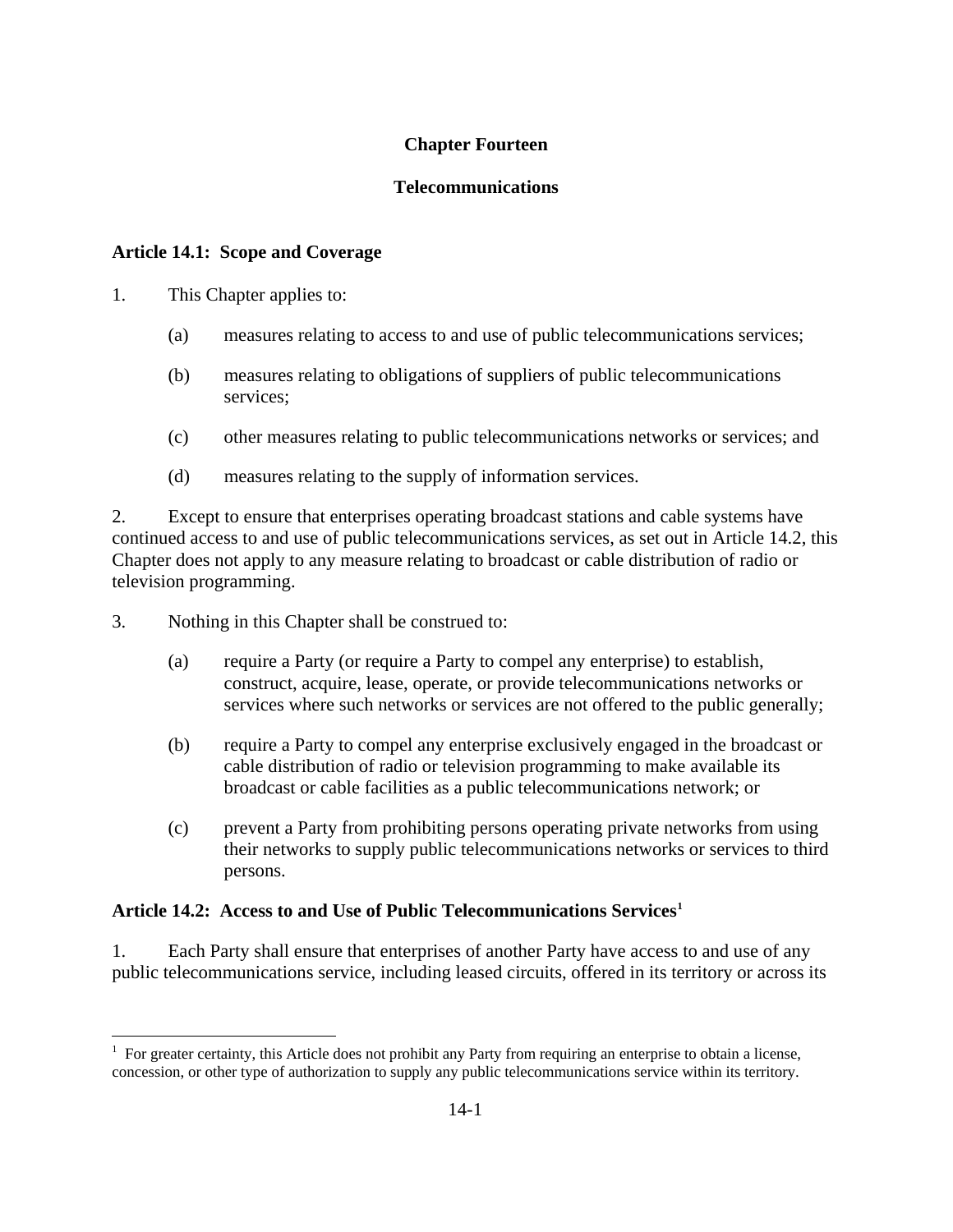borders, on reasonable and non-discriminatory terms and conditions, including as set out in paragraphs 2 through 6.

- 2. Each Party shall ensure that such enterprises are permitted to:
	- (a) purchase or lease, and attach terminal or other equipment that interfaces with a public telecommunications network;
	- (b) provide services to individual or multiple end-users over leased or owned circuits;
	- (c) connect owned or leased circuits with public telecommunications networks and services in the territory, or across the borders, of that Party or with circuits leased or owned by another person;
	- (d) perform switching, signaling, processing, and conversion functions; and
	- (e) use operating protocols of their choice.

3. Each Party shall ensure that enterprises of another Party may use public telecommunications services for the movement of information in its territory or across its borders and for access to information contained in databases or otherwise stored in machine-readable form in the territory of any Party.

- 4. Notwithstanding paragraph 3, a Party may take such measures as are necessary to:
	- (a) ensure the security and confidentiality of messages; or
	- (b) protect the privacy of non-public personal data of subscribers to public telecommunications services,

provided that such measures are not applied in a manner that would constitute a means of arbitrary or unjustifiable discrimination or disguised restriction on trade in services.

5. Each Party shall ensure that no condition is imposed on access to and use of public telecommunications networks or services, other than that necessary to:

- (a) safeguard the public service responsibilities of suppliers of public telecommunications networks or services, in particular their ability to make their networks or services available to the public generally; or
- (b) protect the technical integrity of public telecommunications networks or services.

6.Provided that conditions for access to and use of public telecommunications networks or services satisfy the criteria set out in paragraph 5, such conditions may include: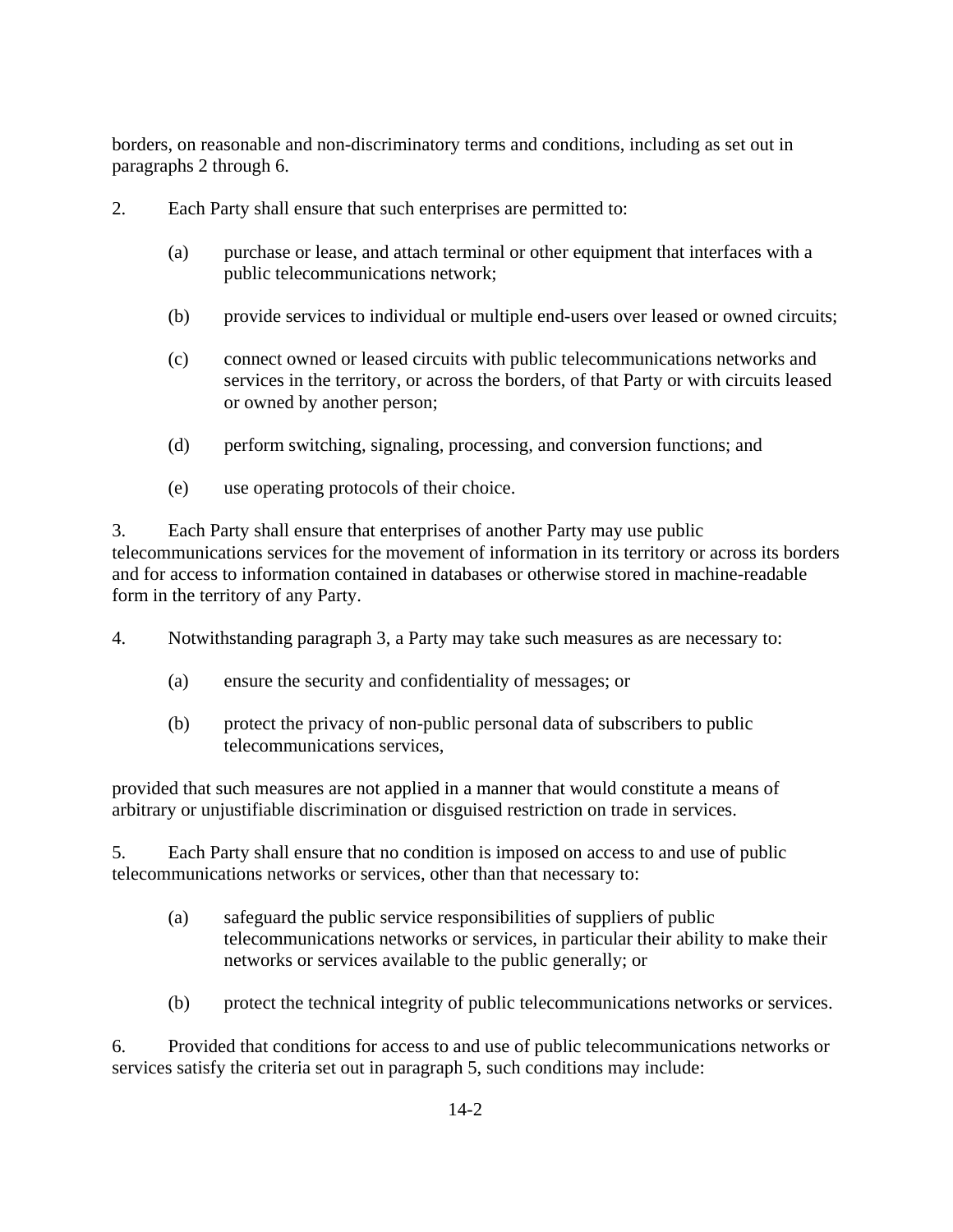- (a) a requirement to use specified technical interfaces, including interface protocols, for interconnection with such networks and services;
- (b) type approval of terminal or other equipment that interfaces with the network and technical requirements relating to the attachment of such equipment to such networks; and
- (c) a licensing, permit, registration, or notification procedure which, if adopted or maintained, is transparent and provides for the processing of applications filed thereunder in accordance with the Party's national law or regulation.

### Article 14.3: Obligations Relating to Suppliers of Public Telecommunications Services<sup>[2](#page-2-0)</sup>

#### *Interconnection*

- 1. (a) Each Party shall ensure that suppliers of public telecommunications services in its territory provide, directly or indirectly, interconnection with the suppliers of public telecommunications services of another Party at reasonable rates.
	- (b) In carrying out subparagraph (a), each Party shall ensure that suppliers of public telecommunications services in its territory take reasonable steps to protect the confidentiality of commercially sensitive information of, or relating to, suppliers and end-users of public telecommunications services obtained as a result of interconnection arrangements and only use such information for the purpose of providing those services.

### *Resale*

 $\overline{a}$ 

2. Each Party shall ensure that suppliers of public telecommunications services do not impose unreasonable or discriminatory conditions or limitations on the resale of those services.

### *Number Portability*

3. Each Party shall ensure that suppliers of public telecommunications services in its territory provide number portability to the extent technically feasible, on a timely basis, and on reasonable terms and conditions.<sup>[3](#page-2-1)</sup>

<span id="page-2-0"></span><sup>&</sup>lt;sup>2</sup> This Article is subject to Annex 14-A. Paragraphs 2 through 4 of this Article do not apply with respect to suppliers of commercial mobile services. This exclusion shall not be construed to preclude a Party from imposing the requirements set forth in this Article on suppliers of commercial mobile services.

<span id="page-2-1"></span><sup>&</sup>lt;sup>3</sup> In complying with this paragraph, any Party other than the United States may take into account the economic feasibility of providing number portability.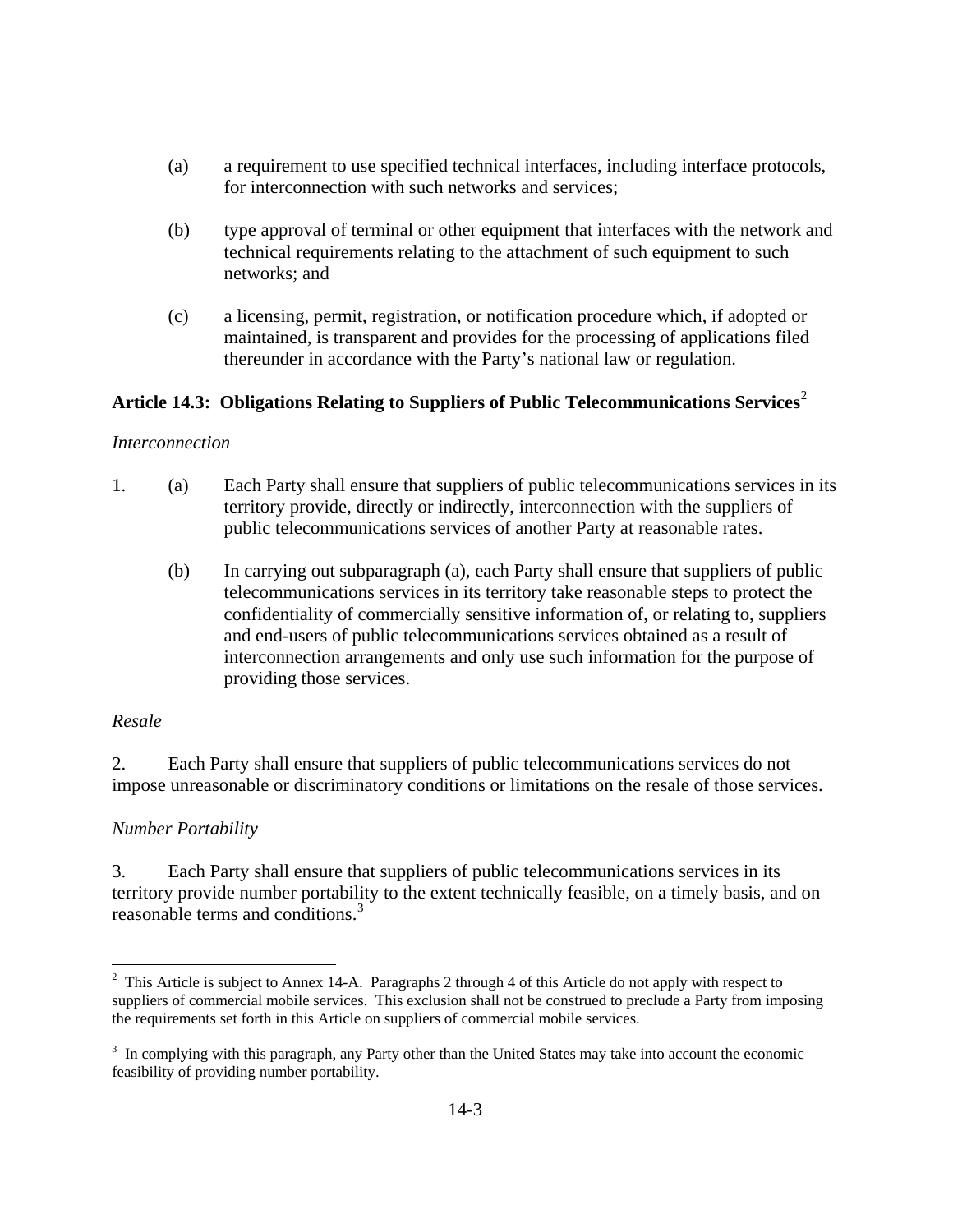## *Dialing Parity*

4. Each Party shall ensure that suppliers of a particular public telecommunications service in its territory provide dialing parity to suppliers of the same public telecommunications service of the other Party and provide suppliers of public telecommunications services of the other Party non-discriminatory access to telephone numbers, directory assistance, directory listing, and operator services with no unreasonable dialing delays.

## **Article 14.4: Additional Obligations Relating to Major Suppliers of Public Telecommunications Services[4](#page-3-0)**

### *Treatment by Major Suppliers*

1. Each Party shall ensure that major suppliers in its territory accord suppliers of public telecommunications services of another Party treatment no less favorable than such major suppliers accord to their subsidiaries, their affiliates, or non-affiliated service suppliers regarding:

- (a) the availability, provisioning, rates, or quality of like public telecommunications services; and
- (b) the availability of technical interfaces necessary for interconnection.

### *Competitive Safeguards*

- 2. (a) Each Party shall maintain appropriate measures for the purpose of preventing suppliers that, alone or together, are a major supplier in its territory from engaging in or continuing anti-competitive practices.
	- (b) The anti-competitive practices referred to in subparagraph (a) include in particular:
		- (i) engaging in anti-competitive cross-subsidization;
		- (ii) using information obtained from competitors with anti-competitive results; and
		- (iii) not making available, on a timely basis, to suppliers of public telecommunications services, technical information about essential

<span id="page-3-0"></span> $\overline{a}$ <sup>4</sup> This Article is subject to Annex 14-A. Paragraph 1, subparagraph (2)(b)(iii), and paragraphs 3 through 8 of this Article do not apply with respect to major suppliers of commercial mobile services.This exclusion is without prejudice to any rights or obligations that a Party may have under the GATS and shall not be construed to preclude a Party from imposing the requirements set out in this Article on major suppliers of commercial mobile services.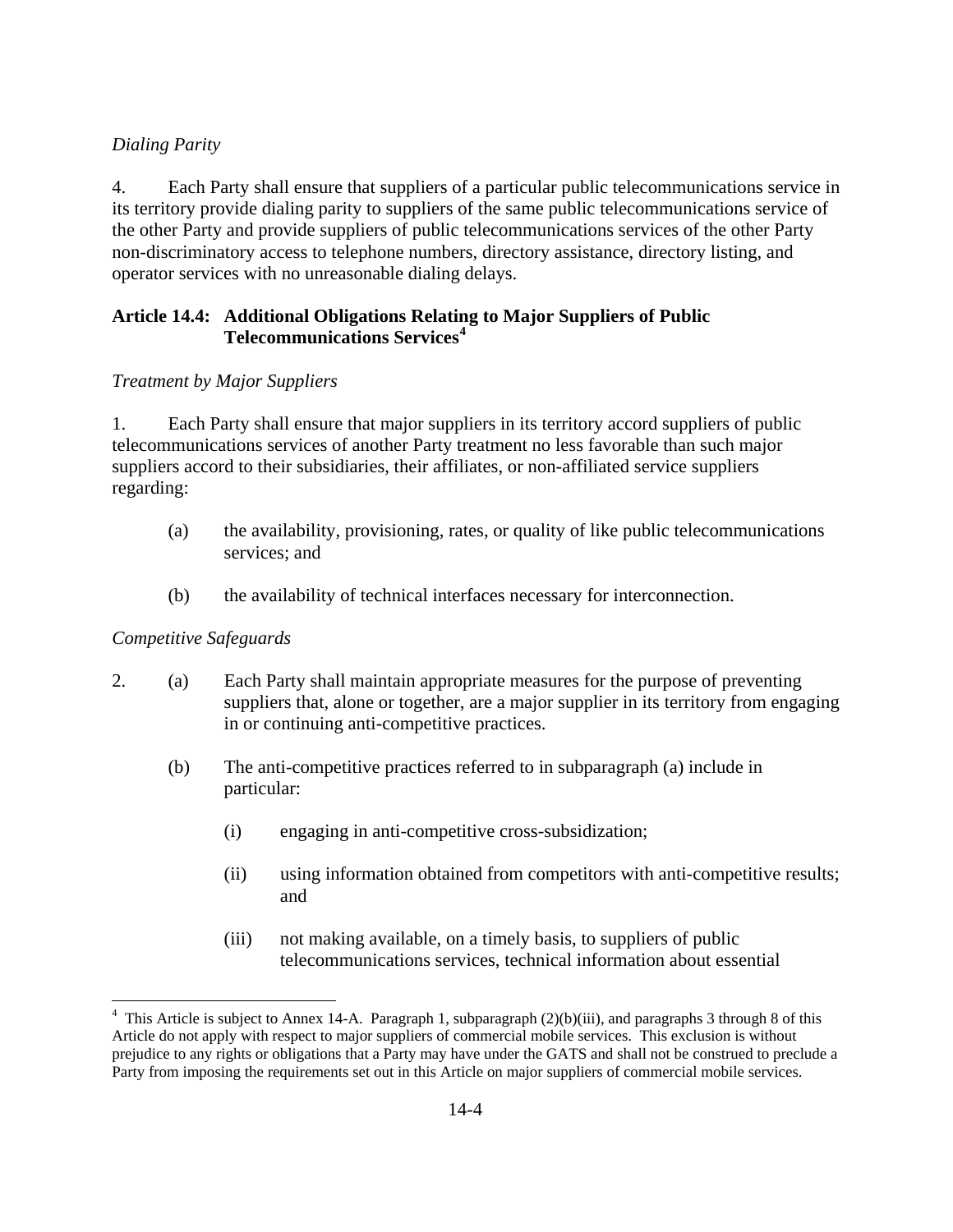facilities and commercially relevant information that are necessary for them to provide public telecommunications services.

#### *Resale*

- 3. Each Party shall ensure that major suppliers in its territory:
	- (a) offer for resale, at reasonable rates, to suppliers of public telecommunications services of another Party, public telecommunications services that such major suppliers provide at retail to end-users that are not suppliers of public telecommunications services; and
	- (b) do not impose unreasonable or discriminatory conditions or limitations on the resale of such services.<sup>[5](#page-4-0)</sup>

#### *Unbundling of Network Elements*

- 4. (a) Each Party shall provide its telecommunications regulatory body or other relevant body the authority to require major suppliers in its territory to offer access to network elements on an unbundled basis on terms and conditions, and at costoriented rates, that are reasonable, non-discriminatory, and transparent for the supply of public telecommunications services.
	- (b) Each Party may determine the network elements required to be made available in its territory, and the suppliers that may obtain such elements, in accordance with its law or regulations.

#### *Interconnection*

 $\overline{a}$ 

5. (a) General Terms and Conditions

Each Party shall ensure that major suppliers in its territory provide interconnection for the facilities and equipment of suppliers of public telecommunications services of another Party:

- (i) at any technically feasible point in the major suppliers' networks;
- (ii) under non-discriminatory terms, conditions (including technical standards and specifications), and rates;

<span id="page-4-0"></span> $5$  Where provided in its law or regulations, a Party may prohibit a reseller that obtains, at wholesale rates, a public telecommunications service available at retail to only a limited category of subscribers from offering the service to a different category of subscribers.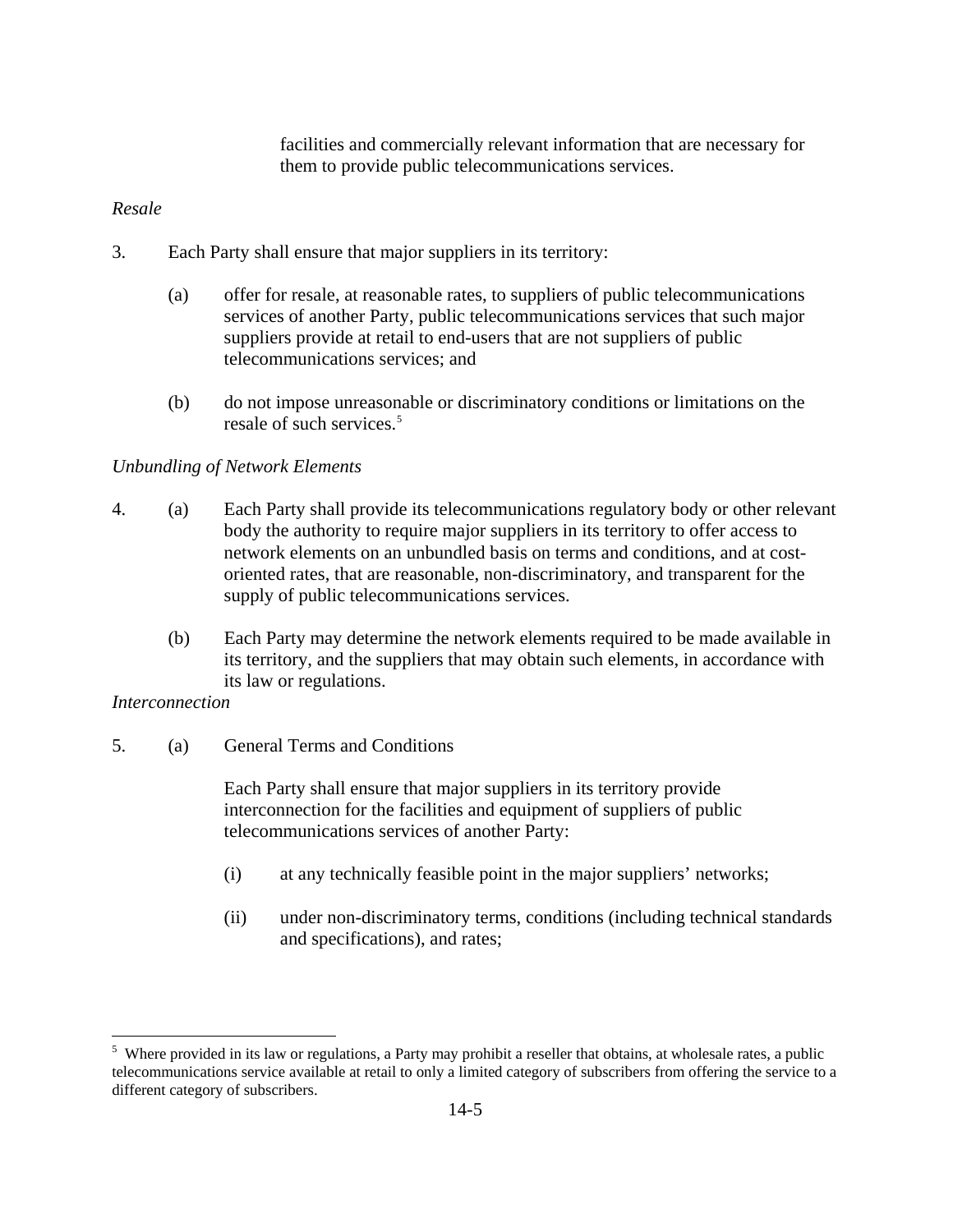- (iii) of a quality no less favorable than that provided by such major suppliers for their own like services, for like services of non-affiliated service suppliers, or for their subsidiaries or other affiliates;
- (iv) in a timely fashion, on terms, conditions (including technical standards and specifications), and cost-oriented rates that are transparent, reasonable, having regard to economic feasibility, and sufficiently unbundled so that suppliers need not pay for network components or facilities that they do not require for the service to be provided; and
- (v) on request, at points in addition to the network termination points offered to the majority of users, subject to charges that reflect the cost of construction of necessary additional facilities.
- (b) Options for Interconnecting with Major Suppliers

Each Party shall ensure that suppliers of public telecommunications services of another Party may interconnect their facilities and equipment with those of major suppliers in its territory pursuant to at least one of the following options:

- (i) a reference interconnection offer or another standard interconnection offer containing the rates, terms, and conditions that the major suppliers offer generally to suppliers of public telecommunications services;
- (ii) the terms and conditions of an interconnection agreement in force; or
- (iii) through negotiation of a new interconnection agreement.
- (c) Public Availability of Interconnection Offers

Each Party shall require major suppliers in its territory to make publicly available reference interconnection offers or other standard interconnection offers containing the rates, terms, and conditions that the major suppliers offer generally to suppliers of public telecommunications services.

(d) Public Availability of Procedures for Interconnection Negotiations

Each Party shall make publicly available the applicable procedures for interconnection negotiations with major suppliers in its territory.

(e) Public Availability of Interconnection Agreements Concluded with Major Suppliers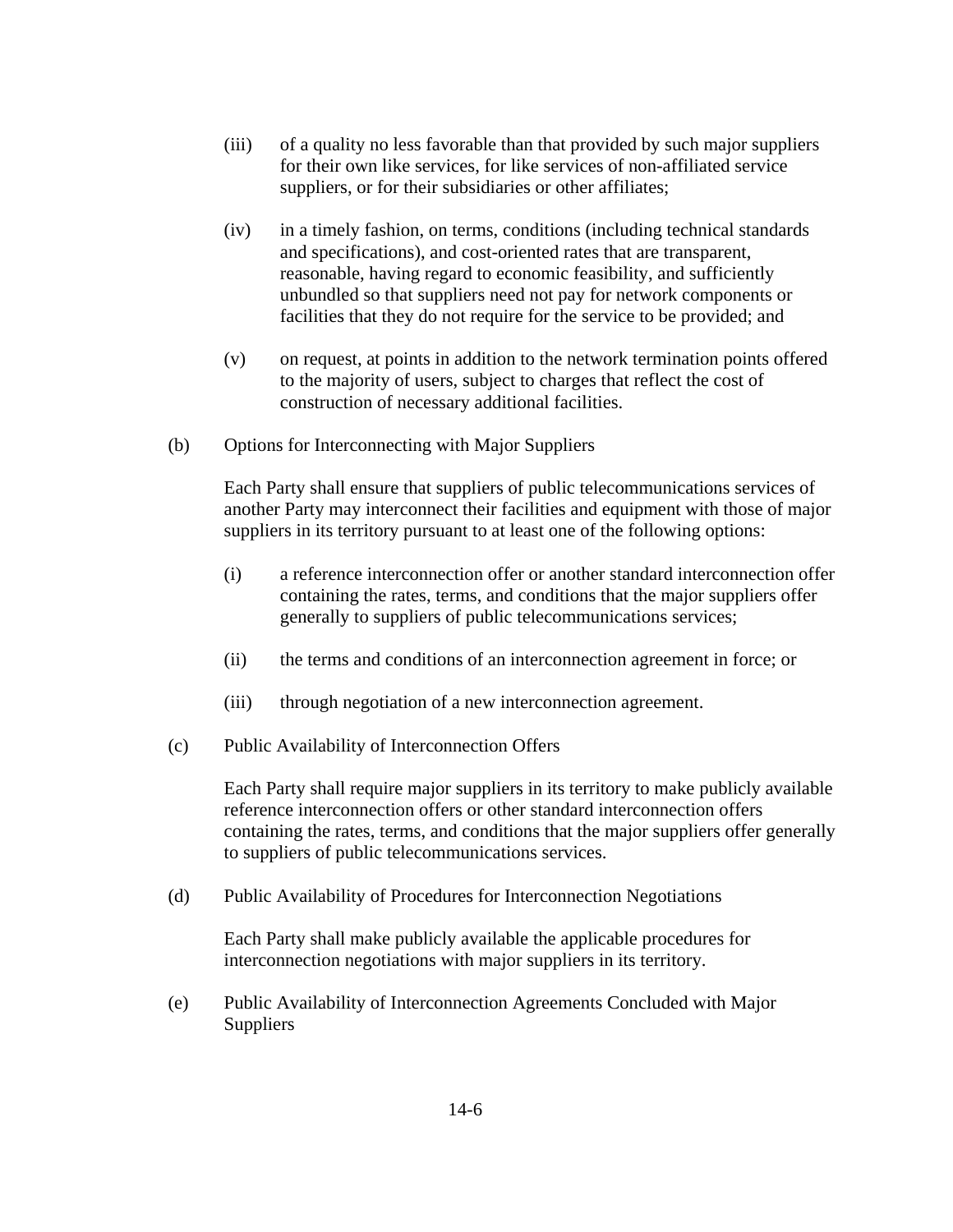- (i) Each Party shall require major suppliers in its territory to file all interconnection agreements to which they are party with its telecommunications regulatory body.<sup>[6](#page-6-0)</sup>
- (ii) Each Party shall make publicly available interconnection agreements in force between major suppliers in its territory and other suppliers of public telecommunications services in its territory.

#### *Provisioning and Pricing of Leased Circuits Services*

- 6. (a) Each Party shall ensure that major suppliers in its territory provide enterprises of another Party leased circuits services that are public telecommunications services on terms and conditions, and at rates that are reasonable and non-discriminatory.
	- (b) In carrying out subparagraph (a), each Party shall provide its telecommunications regulatory body the authority to require major suppliers in its territory to offer leased circuits services that are public telecommunications services to enterprises of another Party at capacity-based, cost-oriented prices.

#### *Co-location*

 $\overline{a}$ 

- 7. (a) Subject to subparagraphs (b) and (c), each Party shall ensure that major suppliers in its territory provide to suppliers of public telecommunications services of another Party physical co-location of equipment necessary for interconnection on terms and conditions, and at cost-oriented rates, that are reasonable, nondiscriminatory, and transparent.
	- (b) Where physical co-location is not practical for technical reasons or because of space limitations, each Party shall ensure that major suppliers in its territory provide an alternative solution, such as facilitating virtual co-location, on terms and conditions, and at cost-oriented rates, that are reasonable, non-discriminatory, and transparent.
	- (c) Each Party may specify in its law or regulations which premises are subject to subparagraphs (a) and (b).

#### *Access to Poles, Ducts, Conduits, and Rights-of-way*

8. Each Party shall ensure that major suppliers in its territory afford access to poles, ducts, conduits, and rights-of-way owned or controlled by such major suppliers to suppliers of public telecommunications services of another Party on terms and conditions, and at rates, that are reasonable and non-discriminatory.

<span id="page-6-0"></span><sup>&</sup>lt;sup>6</sup> In the United States, this obligation may be satisfied by requiring filing with a regulatory authority at the regional level.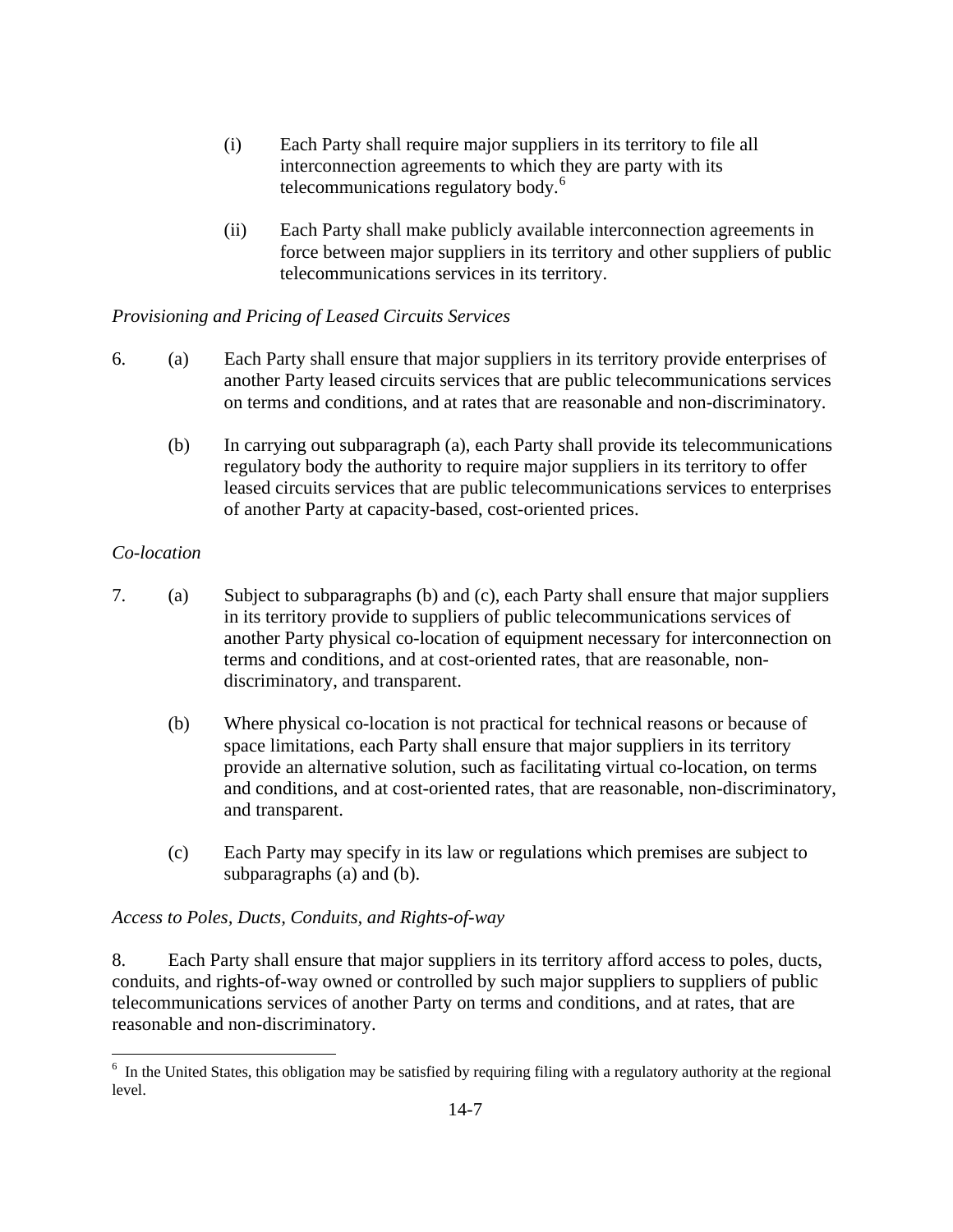#### **Article 14.5: Submarine Cable Systems**

 Each Party shall ensure that any enterprise that it authorizes to operate a submarine cable system in its territory as a public telecommunications service accords reasonable and nondiscriminatory treatment with respect to access to that system (including landing facilities) to suppliers of public telecommunications services of another Party.

#### **Article 14.6: Conditions for the Supply of Information Services**

1. No Party may require an enterprise in its territory that it classifies as a supplier of information services<sup>[7](#page-7-0)</sup> and that supplies those services over facilities that it does not own to:

- (a) supply those services to the public generally;
- (b) cost-justify its rates for those services;
- (c) file a tariff for those services;

 $\overline{a}$ 

- (d) connect with any particular customer for the supply of those services; or
- (e) conform with any particular standard or technical regulation for connecting to any network, other than a public telecommunications network.

2. Notwithstanding paragraph 1, a Party may take the actions described in subparagraphs (a) through (e) to remedy a practice of a supplier of information services that the Party has found in a particular case to be anti-competitive under its law or regulations, or to otherwise promote competition or safeguard the interests of consumers.

### **Article 14.7: Independent Regulatory Bodies and Government-owned Telecommunications Suppliers**

1. Each Party shall ensure that its telecommunications regulatory body is separate from, and not accountable to, any supplier of public telecommunications services. To this end, each Party shall ensure that its telecommunications regulatory body does not hold a financial interest or maintain an operating role in any such supplier.

2. Each Party shall ensure that the decisions and procedures of its telecommunications regulatory body are impartial with respect to all interested persons. To this end, each Party shall ensure that any financial interest that it holds in a supplier of public telecommunications services does not influence the decisions and procedures of its telecommunications regulatory body.

<span id="page-7-0"></span> $<sup>7</sup>$  For purposes of applying this Article, each Party may classify which services in its territory are information</sup> services.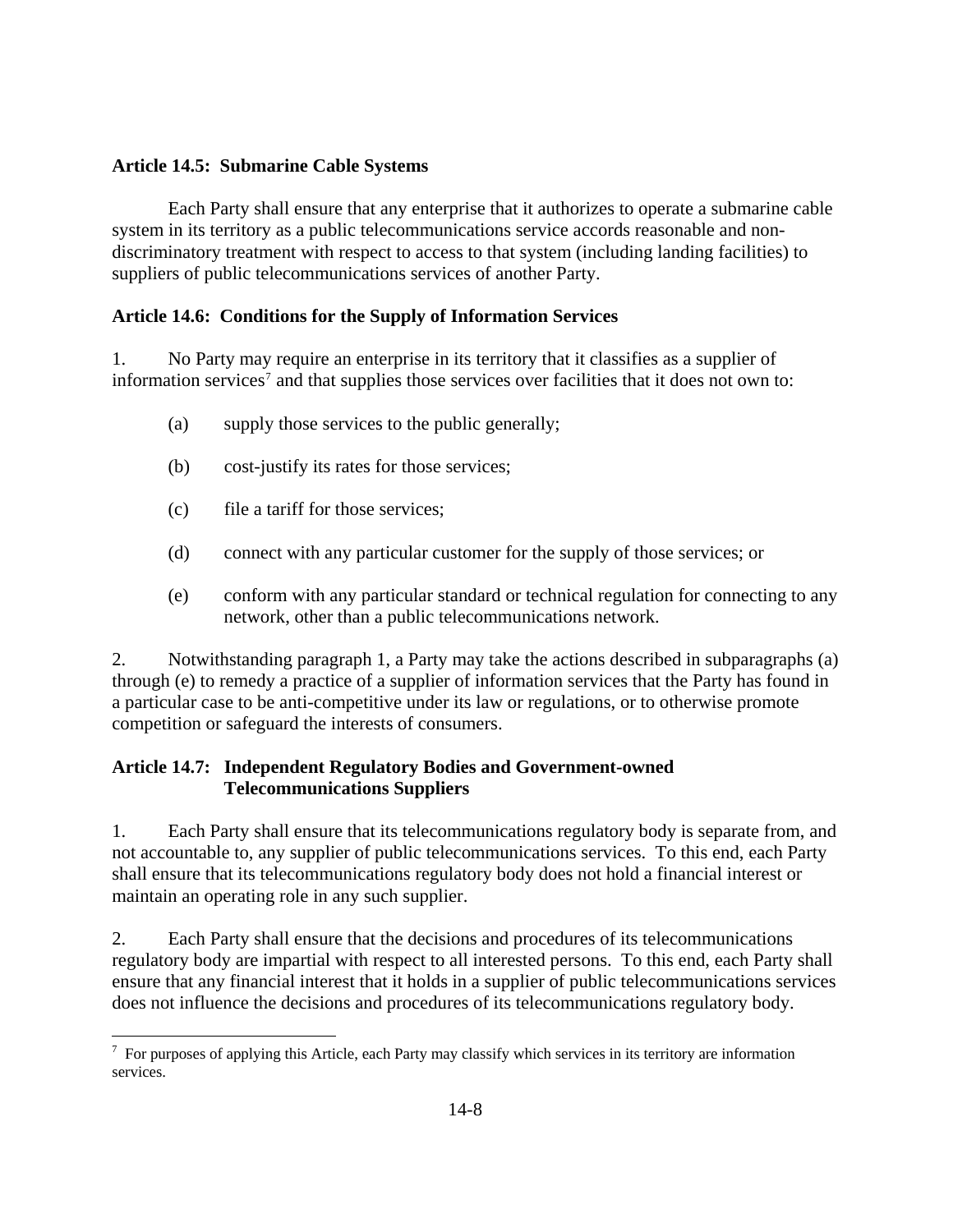3. No Party may accord more favorable treatment to a supplier of public telecommunications services or to a supplier of information services than that accorded to a like supplier of another Party on the basis that the supplier receiving more favorable treatment is owned, wholly or in part, by the central level of government of the Party.

## **Article 14.8: Universal Service**

 Each Party has the right to define the kind of universal service obligations it wishes to maintain and shall administer those obligations in a transparent, non-discriminatory, and competitively neutral manner and shall ensure that its universal service obligation is not more burdensome than necessary for the kind of universal service that it has defined.

# **Article 14.9: Licenses and Other Authorizations**

1. Where a Party requires a supplier of public telecommunications services to have a license, concession, permit, registration, or other type of authorization, the Party shall make publicly available:

- (a) all applicable licensing or authorization criteria and procedures;
- (b) the time it normally requires to reach a decision concerning an application for a license, concession, permit, registration, or other type of authorization; and
- (c) the terms and conditions of all licenses or authorizations it has issued.

2. Each Party shall ensure that, on request, an applicant receives the reasons for the denial of a license, concession, permit, registration, or other type of authorization.

# **Article 14.10: Allocation and Use of Scarce Resources**

1. Each Party shall administer its procedures for the allocation and use of scarce telecommunications resources, including frequencies, numbers, and rights-of-way, in an objective, timely, transparent, and non-discriminatory manner.

2. Each Party shall make publicly available the current state of allocated frequency bands but shall not be required to provide detailed identification of frequencies allocated for specific government uses.

3. A Party's measures allocating and assigning spectrum and managing frequencies are not measures that are *per se* inconsistent with Article 11.4 (Market Access), either as it applies to cross-border trade in services or, through the operation of Article 11.1.3 (Scope and Coverage), to a covered investment of another Party. Accordingly, each Party retains the right to establish and apply its spectrum and frequency management policies that may have the effect of limiting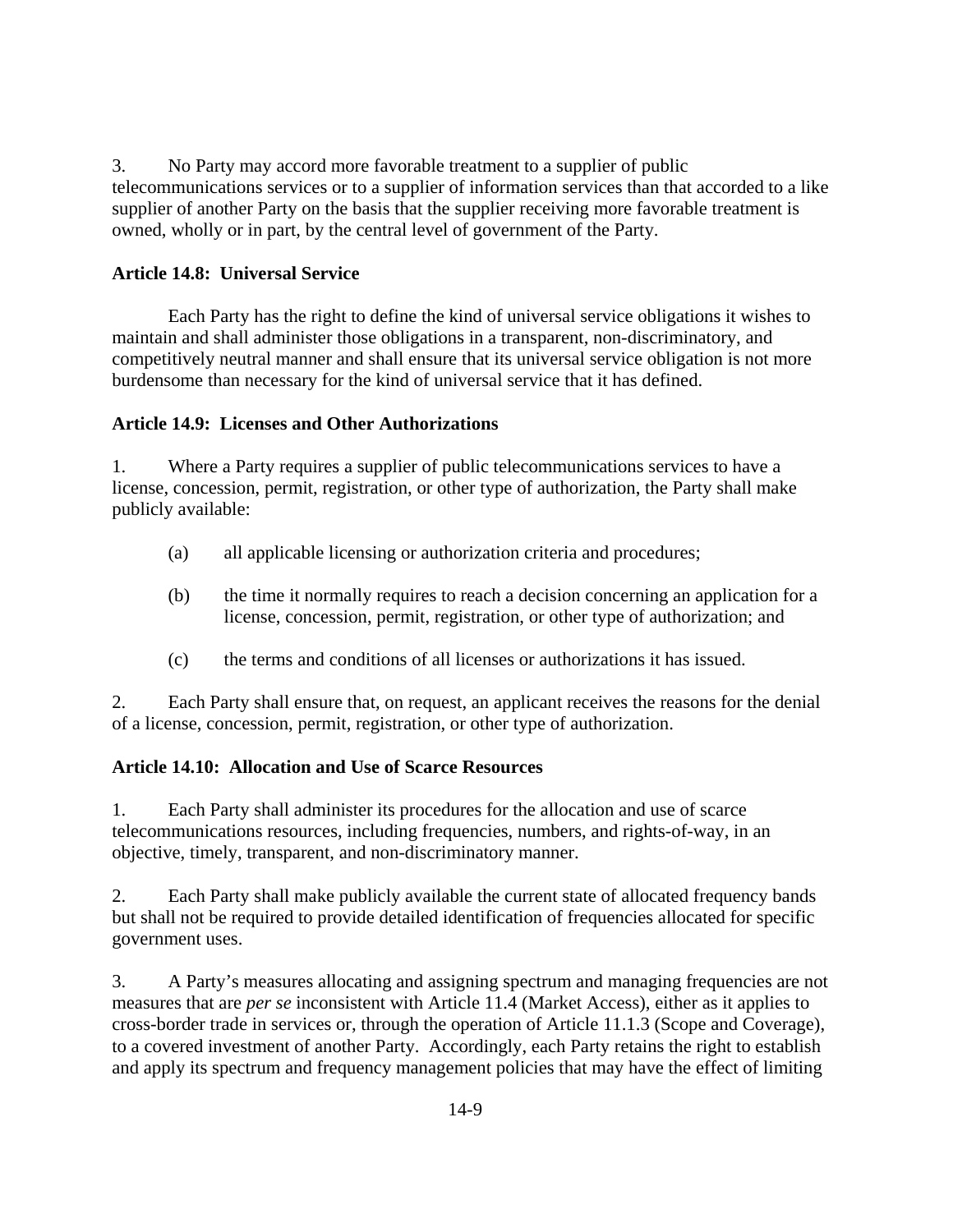the number of suppliers of public telecommunications services, provided that it does so in a manner that is consistent with other provisions of this Agreement. This includes the ability to allocate frequency bands, taking into account current and future needs and spectrum availability.

4. When making a spectrum allocation for non-government telecommunications services, each Party shall endeavor to rely on an open and transparent public comment process that considers the overall public interest. Each Party shall endeavor to rely generally on marketbased approaches in assigning spectrum for terrestrial non-government telecommunications services.

# **Article 14.11: Enforcement**

 Each Party shall provide its competent authority with the authority to enforce compliance with the Party's measures relating to the obligations set out in Articles 14.2 through 14.5. Such authority shall include the ability to impose effective sanctions, which may include financial penalties, injunctive relief (on an interim or final basis), or the modification, suspension, and revocation of licenses or other authorizations.

# **Article 14.12: Resolution of Telecommunications Disputes**

 Further to Articles 19.4 (Administrative Proceedings) and 19.5 (Review and Appeal), each Party shall ensure the following:

### *Recourse to Telecommunications Regulatory Bodies*

- (a) (i) Enterprises of another Party may seek review by a telecommunications regulatory body or other relevant body to resolve disputes regarding the Party's measures relating to a matter set out in Articles 14.2 through 14.5.
	- (ii) Suppliers of public telecommunications services of another Party that have requested interconnection with a major supplier in the Party's territory may seek review, within a reasonable and publicly specified period after the supplier requests interconnection, by a telecommunications regulatory body<sup>[8](#page-9-0)</sup> to resolve disputes regarding the terms, conditions, and rates for interconnection with such major supplier.

# *Reconsideration*

 $\overline{a}$ 

(b) Any enterprise that is aggrieved or whose interests are adversely affected by a determination or decision of the Party's telecommunications regulatory body may

<span id="page-9-0"></span><sup>&</sup>lt;sup>8</sup> The United States may comply with this obligation by providing for review by a regulatory authority at the regional level.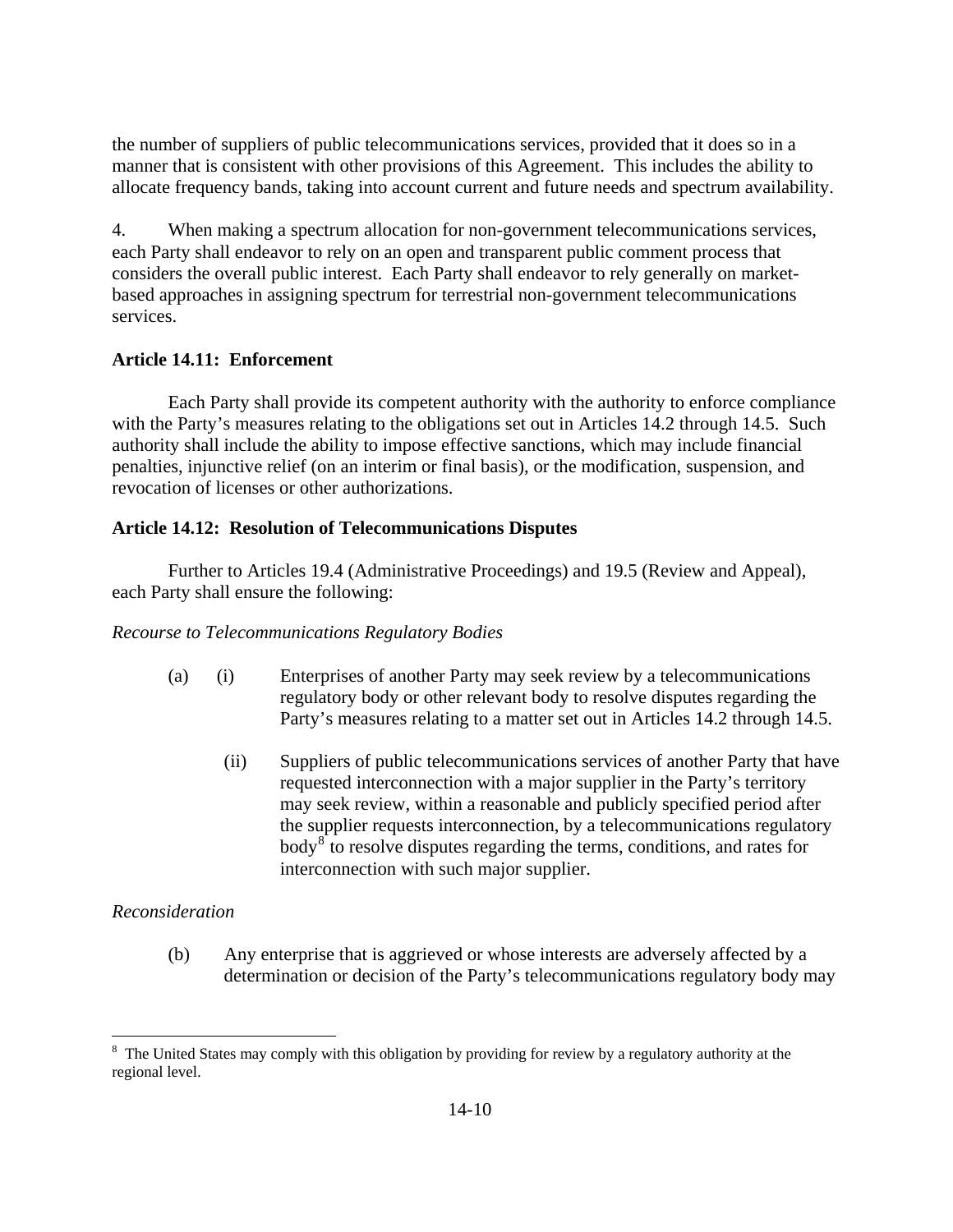petition the body to reconsider<sup>[9](#page-10-0)</sup> that determination or decision. No Party may permit such a petition to constitute grounds for non-compliance with the determination or decision of the telecommunications regulatory body unless an appropriate authority stays such determination or decision.<sup>[10](#page-10-1)</sup>

#### *Judicial Review*

 $\overline{a}$ 

(c) Any enterprise that is aggrieved or whose interests are adversely affected by a determination or decision of the Party's telecommunications regulatory body may obtain judicial review of such determination or decision by an independent judicial authority. An application for judicial review shall not constitute grounds for non-compliance with such a determination or decision unless stayed by the relevant judicial body.

#### **Article 14.13: Transparency**

 Further to Articles 19.2 (Publication) and 19.3 (Notification and Provision of Information), each Party shall ensure that:

- (a) rulemakings, including the basis for such rulemakings, of its telecommunications regulatory body and end-user tariffs filed with its telecommunications regulatory body are promptly published or otherwise made publicly available;
- (b) interested persons are provided, to the extent possible, with adequate advance public notice of, and the opportunity to comment on, any rulemaking that its telecommunications regulatory body proposes; and
- (c) its measures relating to public telecommunications services are made publicly available, including measures relating to:
	- (i) tariffs and other terms and conditions of service;
	- (ii) procedures relating to judicial and other adjudicatory proceedings;
	- (iii) specifications of technical interfaces;

<span id="page-10-0"></span><sup>&</sup>lt;sup>9</sup> With respect to the obligations of a Party other than the United States under this subparagraph, enterprises may not petition for reconsideration of rulings of general application, as defined in Article 19.6 (Definitions), unless provided for under its law and regulation.

<span id="page-10-1"></span> $10$  Notwithstanding this subparagraph, in Colombia, if a petition for reconsideration is filed, the determination or decision of the telecommunications regulatory body will not become effective pending the outcome of the reconsideration. Petitions for reconsideration shall be ruled upon promptly.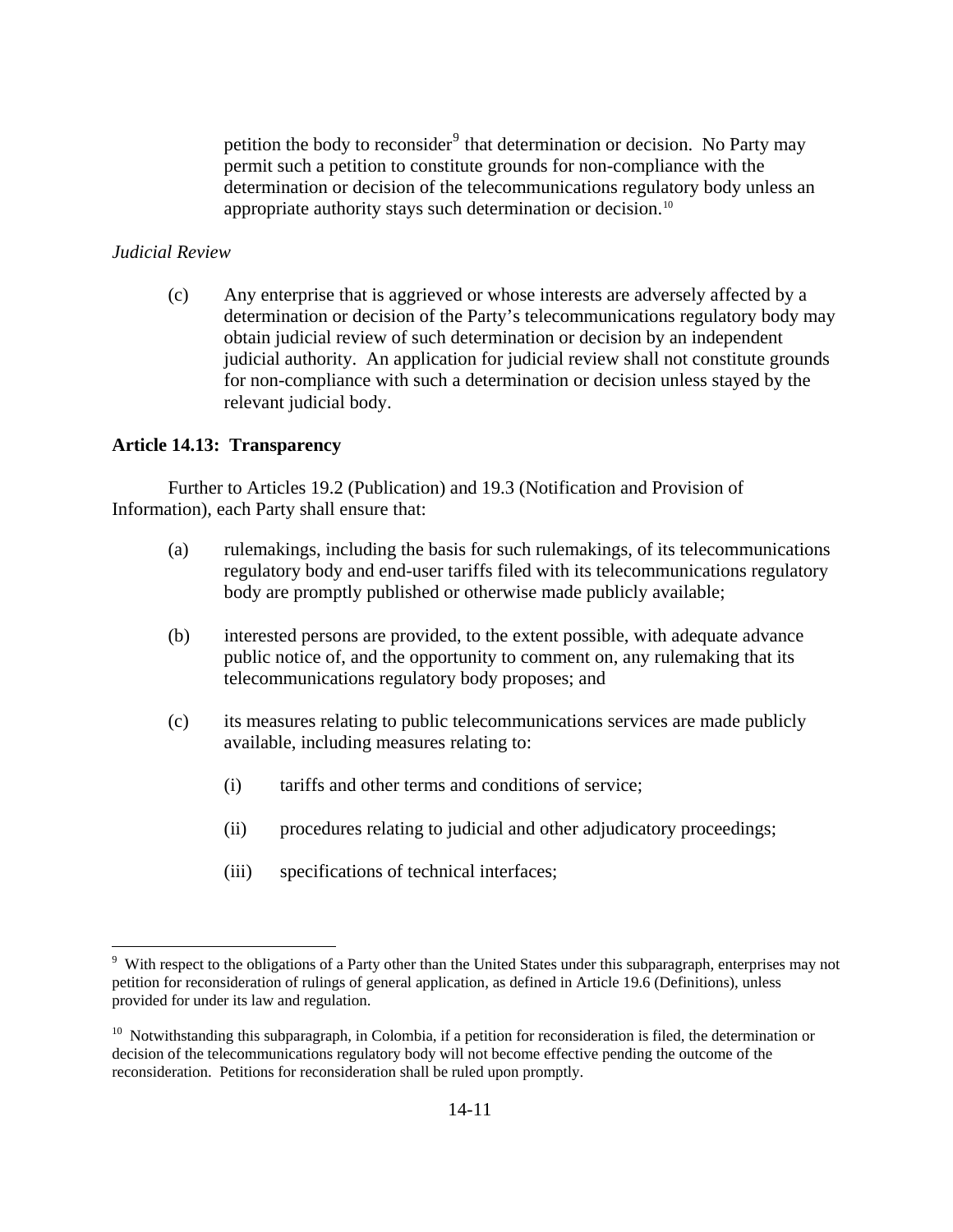- (iv) bodies responsible for preparing, amending, and adopting standardsrelated measures affecting access and use;
- (v) conditions for attaching terminal or other equipment to the public telecommunications network; and
- (vi) notification, permit, registration, or licensing requirements, if any.

# **Article 14.14: Flexibility in the Choice of Technologies**

 No Party may prevent suppliers of public telecommunications services from having the flexibility to choose the technologies that they use to supply their services, including commercial mobile wireless services, subject to requirements necessary to satisfy legitimate public policy interests.

### **Article 14.15: Forbearance**

 The Parties recognize the importance of relying on market forces to achieve wide choices in the supply of telecommunications services. To this end, each Party may forbear from applying a regulation to a service that the Party classifies as a public telecommunications service, if its telecommunications regulatory body determines that:

- (a) enforcement of that regulation is not necessary to prevent unreasonable or discriminatory practices;
- (b) enforcement of that regulation is not necessary for the protection of consumers; and
- (c) forbearance is consistent with the public interest, including promoting and enhancing competition between suppliers of public telecommunications services.

### **Article 14.16: Relationship to Other Chapters**

In the event of any inconsistency between this Chapter and another Chapter, this Chapter shall prevail to the extent of the inconsistency.

### **Article 14.17: Definitions**

For purposes of this Chapter:

**co-location (physical)** means physical access to and control over space in order to install, maintain, or repair equipment, at premises owned or controlled and used by a major supplier to supply public telecommunications services;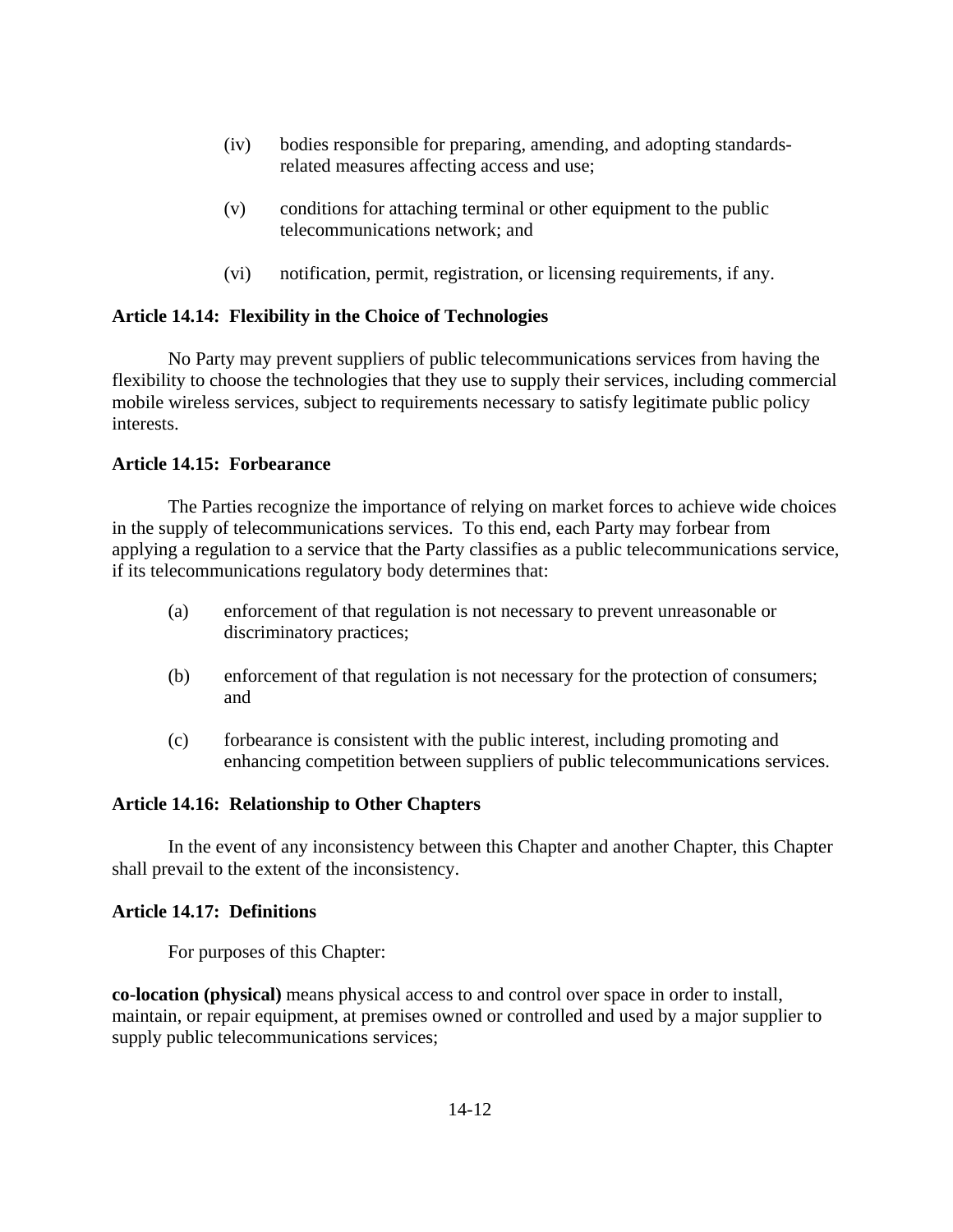**commercial mobile services** means public telecommunications services supplied through mobile wireless means;

**cost-oriented** means based on cost, and may include a reasonable profit, and may involve different cost methodologies for different facilities or services;

**dialing parity** means the ability of an end-user to use an equal number of digits to access a particular public telecommunications service, regardless of the public telecommunications service supplier chosen by such end-user;

**end-user** means a final consumer of or subscriber to a public telecommunications service, including a service supplier other than a supplier of public telecommunications services;

**enterprise** means an "enterprise" as defined in Article 1.3 (Definitions of General Application) and includes a branch of an enterprise;

**enterprise of another Party** means both an enterprise constituted or organized under the law of another Party and an enterprise owned or controlled by a person of another Party;

**essential facilities** means facilities of a public telecommunications network or service that:

- (a) are exclusively or predominantly provided by a single or limited number of suppliers, and
- (b) cannot feasibly be economically or technically substituted in order to supply a service;

**information service** means the offering of a capability for generating, acquiring, storing, transforming, processing, retrieving, utilizing, or making available information via telecommunications, and includes electronic publishing, but does not include any use of any such capability for the management, control, or operation of a telecommunications system or the management of a telecommunications service;

**interconnection** means linking with suppliers providing public telecommunications services in order to allow the users of one supplier to communicate with users of another supplier and to access services provided by another supplier;

**leased circuits** means telecommunications facilities between two or more designated points that are set aside for the dedicated use of or availability to a particular customer or other users of the customer's choosing;

**major supplier** means a supplier of public telecommunications services that has the ability to materially affect the terms of participation (having regard to price and supply) in the relevant market for public telecommunications services as a result of: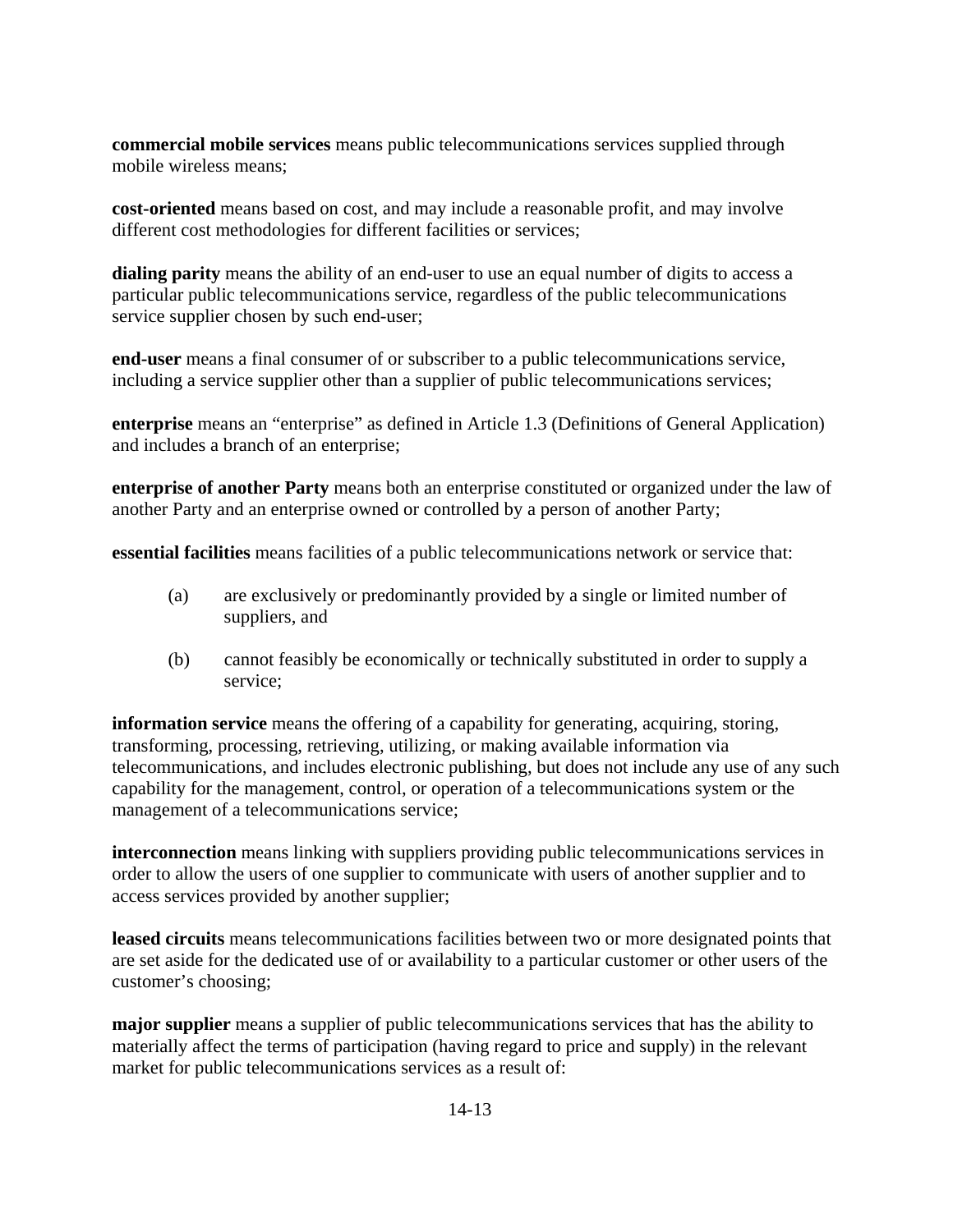- (a) control over essential facilities or
- (b) use of its position in the market;

**network element** means a facility or equipment used in supplying a public telecommunications service, including features, functions, and capabilities provided by means of such facility or equipment;

**non-discriminatory** means treatment no less favorable than that accorded to any other user of like public telecommunications services in like circumstances;

**number portability** means the ability of end-users of public telecommunications services to retain, at the same location, the same telephone numbers without impairment of quality, reliability, or convenience when switching between like suppliers of public telecommunications services;

**private network** means a telecommunications network that is used exclusively for intraenterprise communications;

**public telecommunications network** means telecommunications infrastructure which a Party requires to provide public telecommunications services between defined network termination points;

**public telecommunications service** means any telecommunications service that a Party requires, explicitly or in effect, to be offered to the public generally. Such services may include, *inter alia*, telephone and data transmission typically involving customer-supplied information between two or more points without any end-to-end change in the form or content of the customer's information, but does not include information services;

**reference interconnection offer** means an interconnection offer extended by a major supplier and filed with or approved by a telecommunications regulatory body that is sufficiently detailed to enable a supplier of public telecommunications services that is willing to accept its rates, terms, and conditions to obtain interconnection without having to engage in negotiations with the major supplier;

**telecommunications** means the transmission and reception of signals by any electromagnetic means, including by photonic means;

**telecommunications regulatory body** means a national body responsible for the regulation of telecommunications; and

**user** means an end-user or a supplier of public telecommunications services.